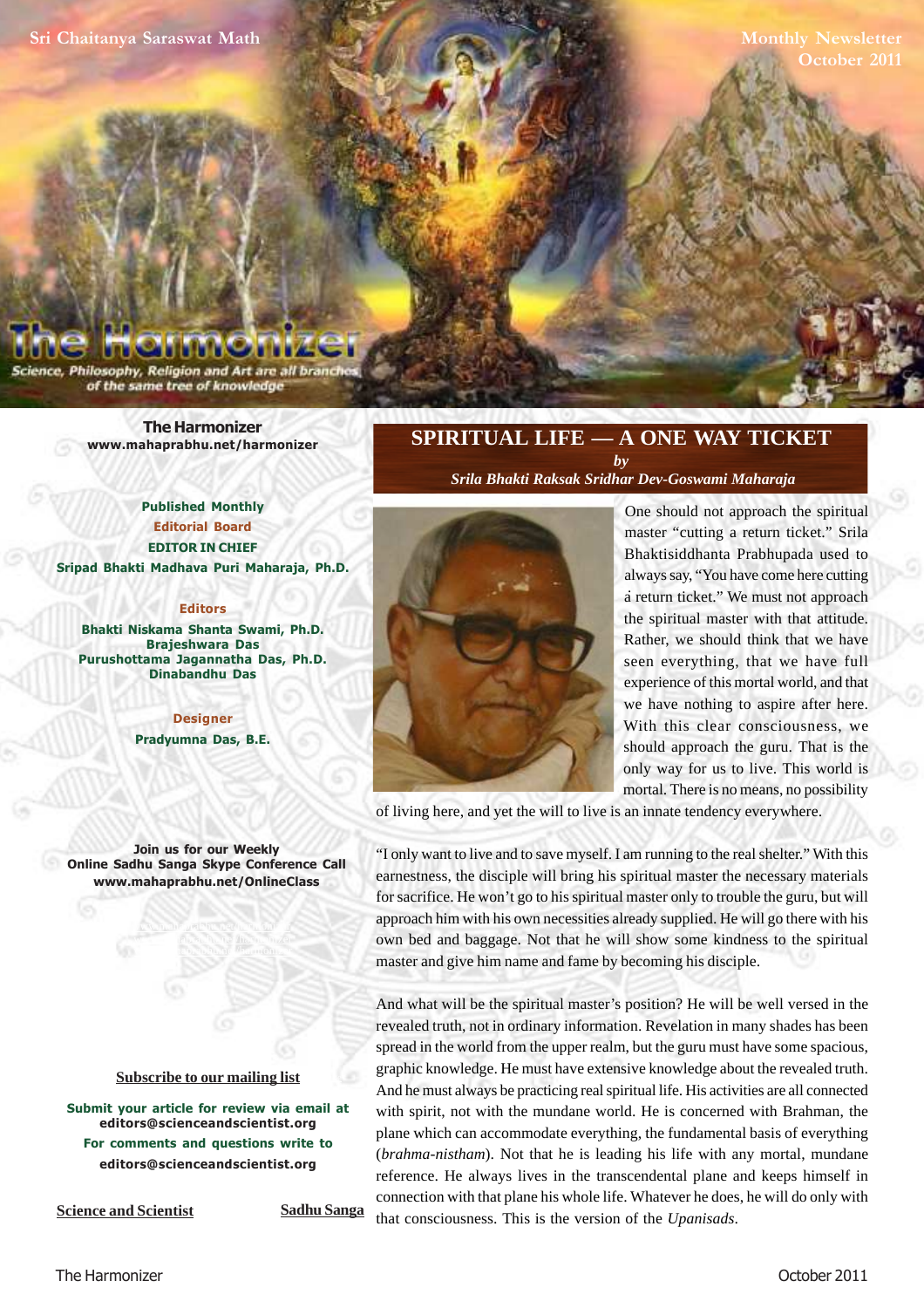And in the *Srimad-Bhagavatam* (11.3.21) it is said:

*tasmad gurum prapadyeta jijnasuh sreya uttamam sabde pare ca nisnatam brahmany upasamasrayam*

Maya means misconception. We are living in the midst of misconception. Our understanding of the environment is based on a completely misconceived set of ideas and thoughts. We have no proper conception of anything in the absolute sense. Our ideas are all relative. Provincial selfishness has been imposed on the environment, and we are living under that misconception. When one comes to the conclusion that everything around him is mortal and that everything will vanish, then, with that mood, he will feel the necessity of approaching the guru, the divine guide and preceptor, with the purpose of inquiry. "What is the

highest good for me?" With this inquiry, he will approach the spiritual master.

And who will he approach? One who is not only well-versed in the precepts of the revealed scriptures, but who has also come in contact with the revealed truth. One who is conversant with the very object of the scriptures, and who has practical experience, who is established in pure consciousness, is a genuine *guru*. One should approach such a guide for his own relief, to understand what is the highest benefit in the world and how to attain it. This is necessary. It is real. It is not imaginary. At the same time, it is difficult. The Absolute Truth must be sought out through a real process; otherwise we shall go the wrong way and then say, "Oh, there is nothing here; it is not real." So, only if we follow this real process of understanding the truth will we experience the real nature of divinity.

# **COMPARISON OFTHE VIEWS OF MODERN SCIENCE AND** *BHAGAVATA* **PARADIGM (Part: I)** *by*

*Srila Bhaktisvarupa Damodara Maharaja (T. D. Singh, Ph.D.)*



As discussed in the last issue (September, 2011), the modern scientific view appears to be far too restrictive to account for the phenomena of life. The author proposes an alternative view, which may provide a framework and an inspiration for further scientific research. This is essentially the view of the

absolute truth as presented in the ancient Sanskrit text *Bhagavadgita*.[1] We would like to stress that this view is not being offered as a dogma or as a metaphysical explanatory device incapable of scientific testing. Although many of its features may appear difficult to verify empirically, others have very direct implications concerning what we may expect to observe. This view should serve as a stimulating challenge to the truly scientific spirit that wishes to go beyond the very restrictive framework imposed on our scientific understanding of nature for the past two hundred years.

In both these viewpoints, the absolute truth may be described as the ultimate cause, or causes, lying behind all the phenomena of nature. The Table in the next page contrasts the two views. The first three points indicate features common to both views of the absolute truth. A brief description of these features is given below:

**Basic Feature 1. The Absolute Truth exists, but it is not fully conceivable to the human mind:**

The first point is that the ultimate laws must exist in a fashion not fully comprehensible to the human mind. This is illustrated, for example, by the law of gravity. We cannot imagine how a force can act across empty space to pull one object towards another, and yet the law of gravity postulates that such a "force" exists. For this reason, the law of gravity, when first proposed by Newton, was rejected as "occultism" by Leibnitz and other European philosophers. We can see, however, that a law must have some unexplainable features if it is actually fundamental: if

> **… a law must have some unexplainable features if it is actually fundamental: if the law can be explained in terms of other laws, it cannot, by definition, be fundamental.**

the law can be explained in terms of other laws, it cannot, by definition, be fundamental.

# **Basic Features 2 & 3. The Absolute Truth exists invariantly throughout space and does not change with time:**

Points two and three are also characteristic of both views, and these also represent inconceivable features. In science, a natural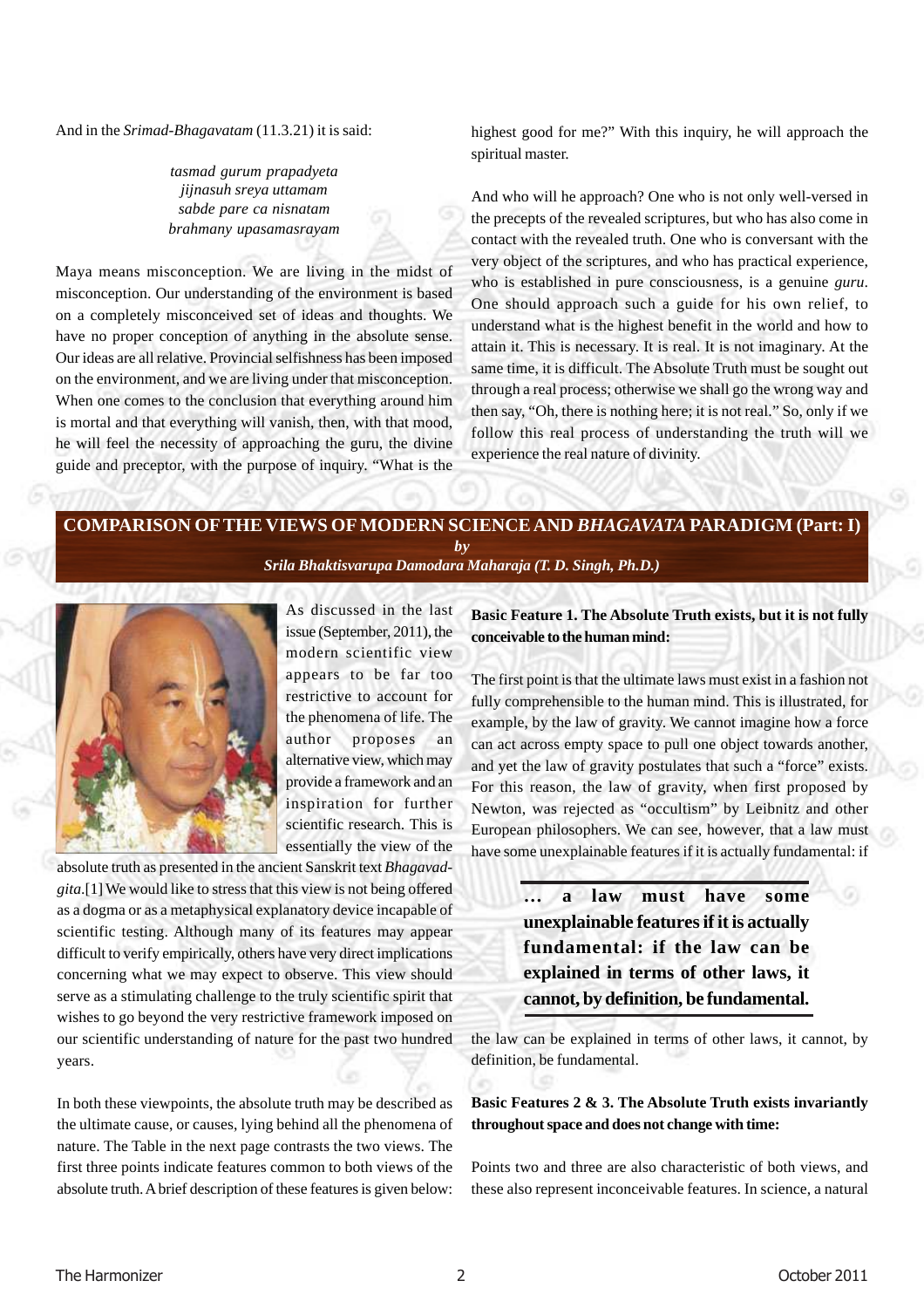| <b>Basic Features of</b><br><b>Absolute Truth</b>                                              | The View of<br><b>Modern Science:</b><br>The Laws of<br><b>Material Nature</b> | The View of<br><b>Vedantic or</b><br><b>Bhagavata</b><br>Paradigm |
|------------------------------------------------------------------------------------------------|--------------------------------------------------------------------------------|-------------------------------------------------------------------|
| 1. The absolute<br>truth exists, but it<br>is not fully<br>conceivable to the<br>human mind.   | Yes                                                                            | <b>Yes</b>                                                        |
| 2. It exists<br>invariantly<br>throughout space.                                               | Yes                                                                            | Yes                                                               |
| 3. It does not<br>change with time.                                                            | Yes                                                                            | Yes                                                               |
| 4. It controls & is<br>the source of all<br>manifestations.                                    | Yes <sup>8</sup>                                                               | Yes                                                               |
| 5. It exists as a<br>unified whole.                                                            | No.                                                                            | Yes.                                                              |
| 6. It possesses the<br>attribute of<br>consciousness.                                          | No.                                                                            | Yes                                                               |
| 7. It corresponds<br>with fixed<br>mathematical<br>expressions.                                | Yes.                                                                           | No.                                                               |
| 8. The perception<br>of absolute truth is<br>limited to matter<br>and material<br>energy only. | Yes                                                                            | No                                                                |

#### Table: Two alternative views of the absolute truth.

<sup>®</sup> The natural laws of science must be supplemented by initial and boundary conditions in order to completely determine the course of events.

law is taken by definition to be invariant with respect to both space and time. If it were not invariant, then one could inquire by what law it varies, and that law would be taken instead as the fundamental law.

# **Basic Feature 4. The absolute truth controls all manifestations:**

Point four should ideally be "yes" in both columns. We should expect the ultimate cause to determine all phenomena completely. The natural laws of modern science, however, must be supplemented by initial conditions describing the state of affairs in nature at some arbitrary point in time. This is a rather unsatisfactory feature of the modern scientific view, and theories such as the Darwinian theory of evolution and the "Big Bang" theory of cosmology may be viewed as attempts to circumvent it. For example, if we were forced to account for the existence of ·life forms by postulating initial conditions in which life forms already existed, then we could hardly say that our natural laws had explained life. The theory of evolution avoids this by positing a

# **POSSIBLE TYPICALFEATURES OF'HIGHER ORDER'LAWS:**

(i) The laws cannot be reduced to the known laws of physics and chemistry.

(ii) They cannot be expressed mathematically at all, and relate to entities not amenable to numerical description. They should also have spiritual content.

natural mechanism whereby life forms could arise from a chaotic cloud of gas or a "primordial soup." In this way, the required initial condition is rendered as simple as possible, and all significant phenomena are attributed to the operation of the laws themselves. As we have already pointed out, however, this theory cannot be expected to hold true: it is absurd to suppose that simple pushes and pulls alone could organize a chaotic, seething mass of atomic particles into a system of life forms capable of exhibiting so many remarkable qualities and activities.

Another feature of the modern scientific view is that of chance, which enters the theory of quantum mechanics as a kind of repeated initial condition in the so-called "reduction of the wave packet." The role of chance in modern physics has many highly unsatisfactory features that we shall not discuss here. The basic point is that chance enters modern physical theory as an arbitrary yet unavoidable correction factor that modifies the behavior of the system under the natural laws. It is thus another aspect in which the mathematical formulations of natural laws fail to completely specify the phenomena of nature.

These drawbacks of the modern scientific view suggest the existence of natural laws of a higher order. Such laws would serve to provide the missing information needed to account for the origin of life, and would also serve to fill in the missing causal determination represented by "chance" in modern physics. By "higher order" we shall refer to one of the following sets of progressively stronger properties:

(i) The laws cannot be reduced to the known laws of physics and chemistry.

(ii) They cannot be expressed mathematically at all, and relate to entities not amenable to numerical description. They should also have spiritual content.

The simple push-pull laws of modern physics and chemistry are certainly inadequate to account for the phenomena of life, and the dilemmas of quantum theory suggest that they are not even adequate to account for the phenomena studied in physics. The very elaborate structures and activities manifested by living beings are particularly indicative of laws of type (ii).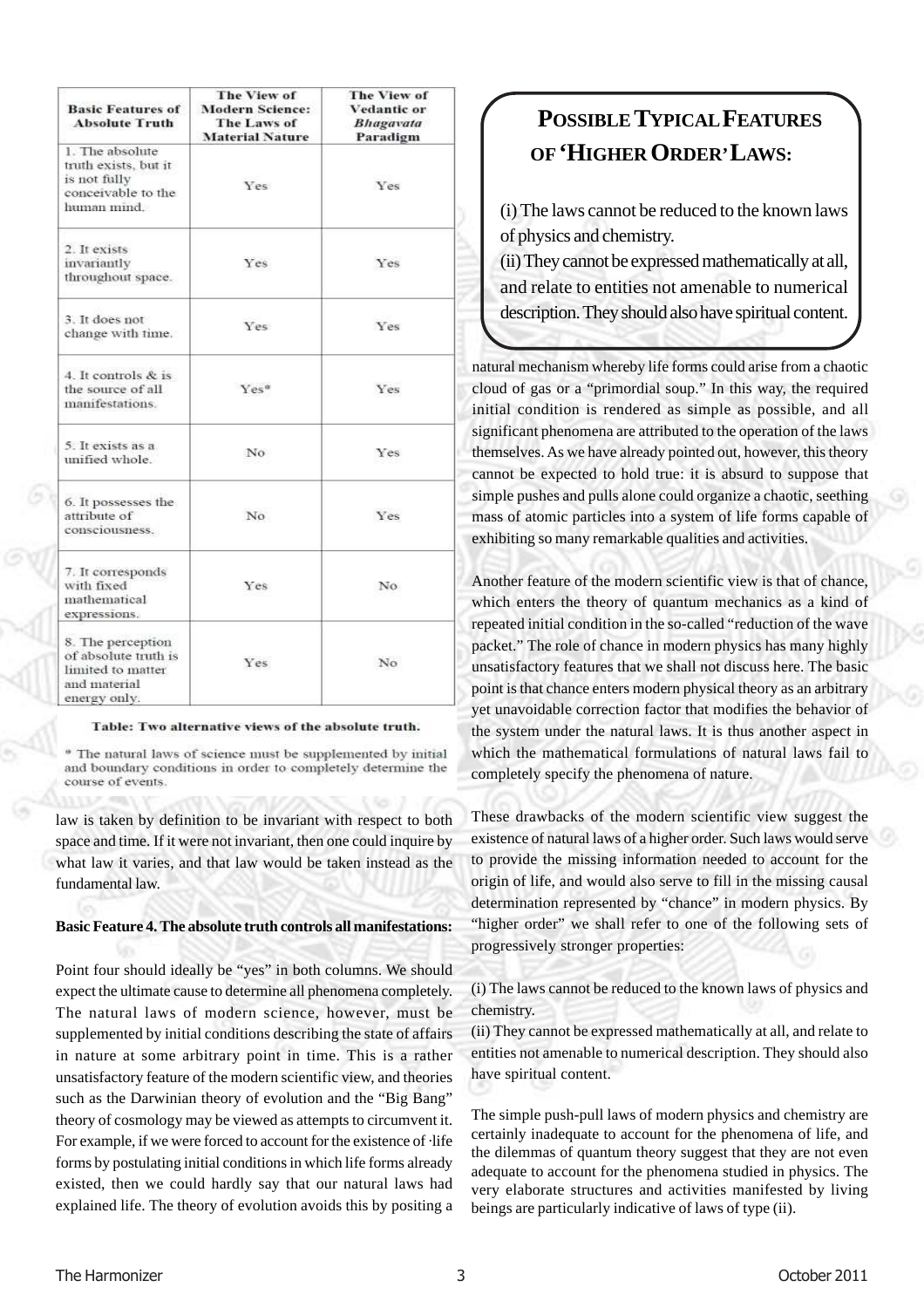

The phenomenon of consciousness indicates that consciousness exists, and there is every reason to believe that it is qualitatively irreducible to mathematical description of any kind. An array of numbers, no matter how elaborate, can tell us nothing about a person's conscious awareness. Therefore, if we are to entertain the idea of a

complete description of reality, we must consider point (ii).

Our alternative view is based on the idea that the fundamental laws of nature must account for all phenomena, and that a cause must be at least as great as its effect in terms of information content. Thus we propose that an unlimited reservoir of fundamental laws lies behind nature, and that they determine all the features of nature, including living organisms. Understanding

# **... a cause must be at least as great as its effect in terms of information content.**

the existence of such higher laws and principles and inclusion of them in scientific research works will clearly provide unlimited possibilities for future scientific investigation, which should prove to be much more fruitful than the many past invocations of "natural selection" and "chance."

**To be continued…**

## **Reference:**

1. His Divine Grace A.C. Bhaktivedanta Swami Prabhupada. *Bhagavadgita As It Is.* New York: Macmillan, 1972. This is a complete scientific text describing the nature of life, spiriton *(atma).* Our paradigm is to translate this description into modern scientific language.

# **SCIENTIFIC PLATFORM OF KNOWING OR ABSOLUTE KNOWING** *by Sripad Bhakti Madhava Puri Maharaja, Ph.D.*



# **Early Greeks and Aristotle**

The early Greeks conceived the universal as that which is permanently existing; thus they considered Earth, Water, Fire and Air as universals that were very much part of the existing world. But the senses perceive only the changing

aspect of things, while the permanent is apprehended by mind. Thus when Socrates got up and walked around or sat down and spoke he did not become something different in each situation. He remained the same Socrates in the various changing conditions. Here the permanent and the changeable (thought and thing) are implicitly considered together even in our ordinary perception of things. Water, according to Greek philosophy, was in all things liquid. Thus the Forms, as these universals were called, were not existing in some other world as is often erroneously conceived, but present in that which they determined – giving them the specific determinations by which they are understood.

Socrates did not emphasize the concept of thought as explicitly as did Plato, his student. And Plato did not comprehend the activity of Spirit as explicitly as Aristotle. Spirit means essentially knowing subjectivity or self-knowing. As such it must become other to itself, i.e. knowing must become the known. Aristotle understood and explained that things become in this way other to themselves, and this is fundamental to his whole philosophy. [Note that becoming involves negation or overcoming being (synthesizing the contradiction of being and non-being) and is to be distinguished from mere 'being' where contradiction is held fixed, e.g. that a man is not a ship.]

Aristotle was a student of Plato, and he maintained the Platonic Idea (Forms) as the basis of his whole system of philosophy, but



**Plato and Aristotle**

he also made a substantial contribution to philosophy beyond Plato. For Plato the Real merely "participated" in the Forms. This was more or less a metaphorical explanation of the relationship between the two. Aristotle delved more deeply into this relationship and brought attention to the movement that was involved in the whole concept by expressing the relationship in terms of potentiality (Gre. *dunamis*) or the passive matter and actuality (Gre.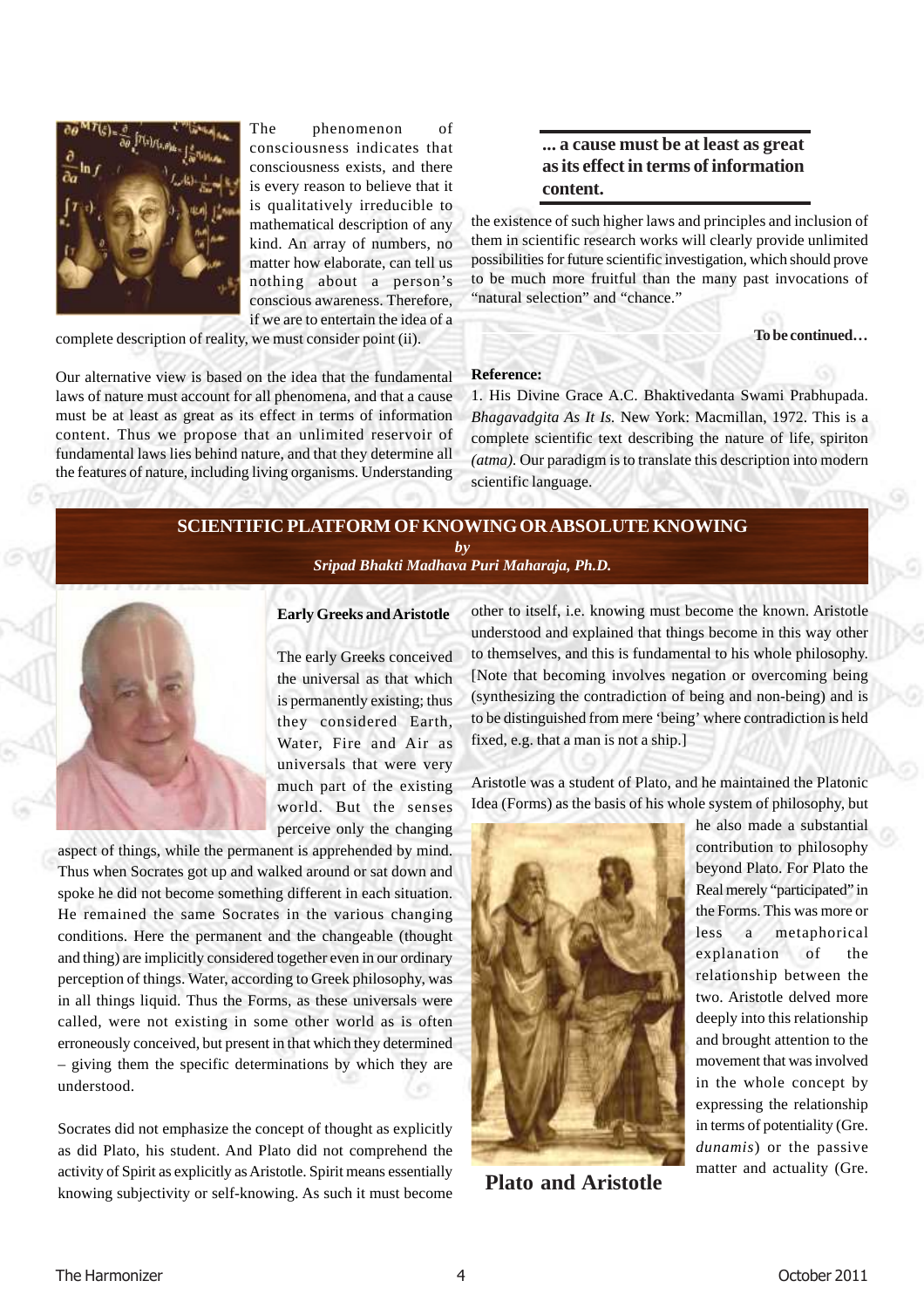*energia*) or the active form or subjectivity. Thus Aristotle developed in essence what Hegel calls the Concept or the dynamic unity (relation) of subjectivity and objectivity.

This unity is not to be considered an a posteriori synthesis. It is an original unity that appears in dyadic form only to the abstract understanding. Everything has its negation within itself, i.e. its contradiction, as its limit. The understanding abstracts the actual dynamic unity and freezes and compartmentalizes it as subject and object, just like the dynamic unity of a magnet, is for understanding, considered as comprised of North and South poles. In fact, there are no North and South poles, as is proven when we try to divide the poles from one another. Each successive division produces only smaller magnets with N and S poles. Thus we describe the magnet as a unity or union of two things, but the parts are not ontological realities separate from each other, i.e. it is only abstractly that they may be considered as individual entities isolated from one another.

We may also understand the Idea (Gre. *eidos*) as species. Species is intrinsic and extrinsic to whatever particular comes under it. It cannot be separated from any particular instance in which it is manifest, e.g. a particular animal. Yet species is apprehended not by sense but by thought. For Aristotle the 'subjective apprehension' and 'what is apprehended' come into being simultaneously. If we consider hearing, for instance, we must realize that we do not 'hear' the compression and rarefaction of air or other matter, or of any particles impinging on us – neither do we hear the electrical impulses that are generated by a membrane vibrating within our ear. We hear sound, but sound itself cannot be described simply in mechanical terms. Sound is the object that necessarily accompanies subjective hearing itself. This is a topic that is dealt with in finer detail in Hegel's Philosophy of Nature.

Hegel mentions about half a dozen (mis-)interpretations of Aristotelian philosophy that have come down through the centuries. The Scholastics who had one of the most severe misinterpretations assumed Aristotle's universal to be something that was separately existing (logical realism) in conformity with the concept of God that they held. Therefore they used their misconception of Aristotelian philosophy to corroborate their particular interpretation of scripture and thereby confirmed to themselves that reason was in accord with what they considered revealed truth. The main point is that the Scholastics, who appeared at the time Reason was just beginning to claim an important place in the world, considered the Idea or the Universal as having a separate existence from the particular. This abstraction from the original Platonic conception has maintained a persistence even to the present time despite being wholly erroneous.

The defects of Aristotelian philosophy only contribute to this abstract understanding since Aristotle, although understanding things conceptually by thoroughly thinking through the concepts involved, nonetheless seemed to arbitrarily pick out different concepts for consideration as if they were unrelated – as is the mode by which abstract understanding works – and did not show how to combine them in a rationally developed scientific system according to the relational necessity of logic or Reason. Thus what remains of his writings seems at times to be more of a collection of brilliant insights than a system of philosophy. Aristotle's philosophy of nature, however, does show an ordering of the various stages such as mineral, plant, animal, etc. and Hegel acknowledges that his own idea of nature follows that of Aristotle's.

# **Truth**

The laws of physical science have their limitations as truths. But everything that is – whether it be thought or being – is a piece of Truth when Truth is considered to be the totality of all that is. The idea of philosophical science is to systematize such a prospect. That is Hegel's project – a project that philosophers try to reproduce in their own minds. Philosophers generally exclude philosophical systems other than their own; thus history records one philosophy after another. Unlike physical science,



philosophy does not have a standard of progress or collective improvement because there is no fixed idea of truth. The reason for this is that a scientific basis of Philosophy has not been accepted, thus anyone may present their own opinion as to what Truth is. There is only one philosophical system that claims to encompass all the others and can deduce them from itself.

That is just what Hegel's system seeks to accomplish and this is what we would expect of a genuine concept of Truth – that it would be all accommodating, pervasive and uniting. If our attitude toward such Truth is one of fear then we condemn ourselves perpetually to live outside of Truth – but only apparently because there can be no genuine 'outside' of the Absolute or all accommodating Truth. The first principle of Absolute Truth is that it is supremely accessible because there is nothing that does not belong to it.

Hegel's basic approach toward a philosophical science of Truth is based upon the Concept and the process of conceptual thinking. These must be understood before one can say that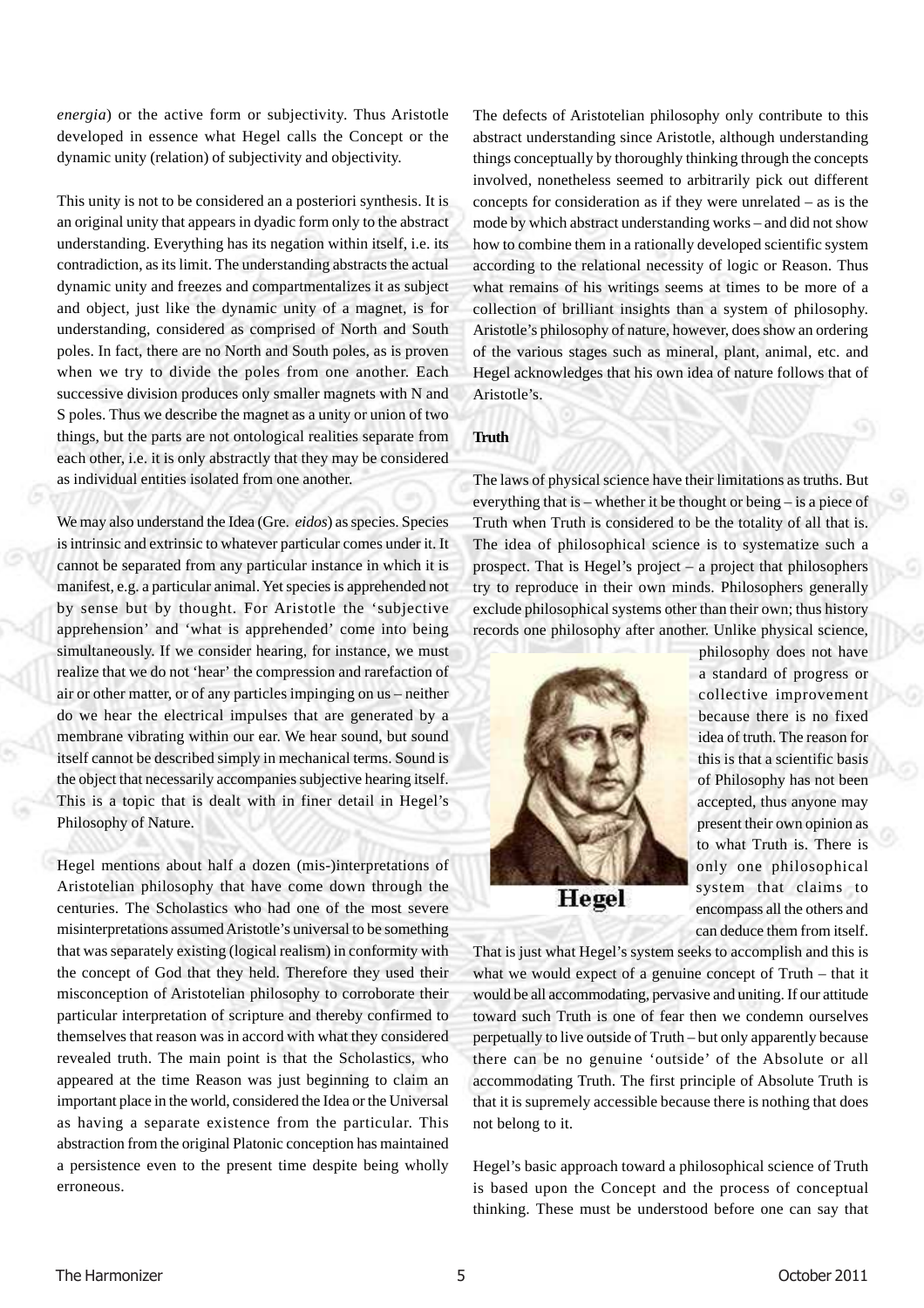Hegel's system does or does not meet the requirements for expressing or comprehending Truth as well as what such a Truth might mean. It appears to be very difficult to introduce the scientific method of philosophy, not because the method is so difficult in itself, but because of the unwillingness to let go of one's individual opinions about Truth. If all the arguments in the world about what you know and what you think are exercises of the Understanding – the prominent mode of thinking that infects the modern mind – then how is Reason to be accessed? The focus of our attention therefore has to be placed on comprehending the difference between thinking, understanding, and the grade or level of reasoning thought. The process for doing this requires familiarity with the Concept along with the process of conceptual thinking. These cannot be understood separately since the movement of thinking is part of the constitution of the Concept.

# **Review**

Progress in philosophy means to understand and accept one point and from there go on to develop the next. The whole is made up of many parts just as a building is composed of many floors – we cannot take out one or more of the beginning floors and expect that the building can thereby be erected. The overall system of Hegel's philosophy requires an understanding of each of the parts within it, especially the beginning steps. In the earlier articles on this subject the essential point has been made that the subjective and objective aspects of reality cannot be understood separately from each other. There is no meaning to concept without that of which it is the concept, as much as there is no meaning to an object without a subject. With that basic and simple principle of the "distinct but inseparable" notion of the two, further progress was made to the details of the relationship between subject and object. The subject-predicate proposition was introduced to show how thinking takes on a dialectical nature and described this dialectical unity as being the first basic form in understanding the Concept as a dynamic unity of subject and object. Further determinations lay hidden in this structure which have not yet been made explicit for understanding. Only some general ideas or an outline for a basic understanding of what the basic principles are has been presented thus far. A more detailed comprehension is required to go further.

# **Introduction to the** *Phenomenology*

Before claiming to know anything, it first seems appropriate [in line with the predominant tradition established at that time by Kant] to know what knowing is, in order to determine what, if any, contribution it makes to knowledge. So Hegel introduces his *Phenomenology* with the procedure of following how the movement of thought develops by inquiring into what knowledge is and how it relates to consciousness. There are three factors to

consider here: consciousness, its object, and knowledge of the object. Knowledge of the object is what the object is for consciousness, or the being-for-consciousness of the object. The congruence of knowledge with the object in-itself is what is called truth. It should be noted that the in-itself is the implicit truth, but the congruence of knowledge with the in-itself refers to truth which is explicit. The logical result is that truth is achieved when there is no longer any difference between knowledge and its object. The problem is that this simple point is generally forgotten just as quickly as it is known. Truth means that there is no difference between knowledge and its object, but nonetheless the idea persists that knowledge is something different from its object. It is this disparity that is the essence of untruth and therefore marks the necessity to overcome that difference in order to arrive at truth.

Why are these two considered as being different and how is that difference to be overcome in order to arrive at genuine truth? This has to be answered by carefully considering what is meant by each of the terms: consciousness, knowledge and the object, how they related to each other, as well as the movement of thinking that is involved in all of this. It is not that thinking activity should remain unaccounted for or considered an unimportant or inessential aspect of the truth. Rather, to consider only what is before thinking without taking into account the thinking activity as well, is to eliminate what is genuinely essential to the whole truth in its completeness. Thinking is as much a part of Truth as what is being thought about. They are distinct but inseparable from one another. This principle has to be recognized and maintained assiduously!

## **The in-itself as the criterion of knowledge.**

Consciousness implies that the object before it is both initself or on its own, as well as an object for consciousness. The object in itself, however, is only determined as being on its own by consciousness. Thus both the object in itself and the object for consciousness are within or determined by consciousness. The being for consciousness of the object is called knowledge. Thus there are both the object in itself and knowledge of the object. If we call this knowledge the Concept but the object that exists the True thing, then the examination consists in determining if the Concept corresponds to the object. If, however, the true Concept is rather the implicit or in-itself of the object, and the explicit object, i.e. what is for consciousness is the outer object then it becomes necessary to determine if the object corresponds to the Concept. These are essentially equivalent ways of looking at the situation. The important point then is that the two moments of Concept and object, the moments of being for another and being in